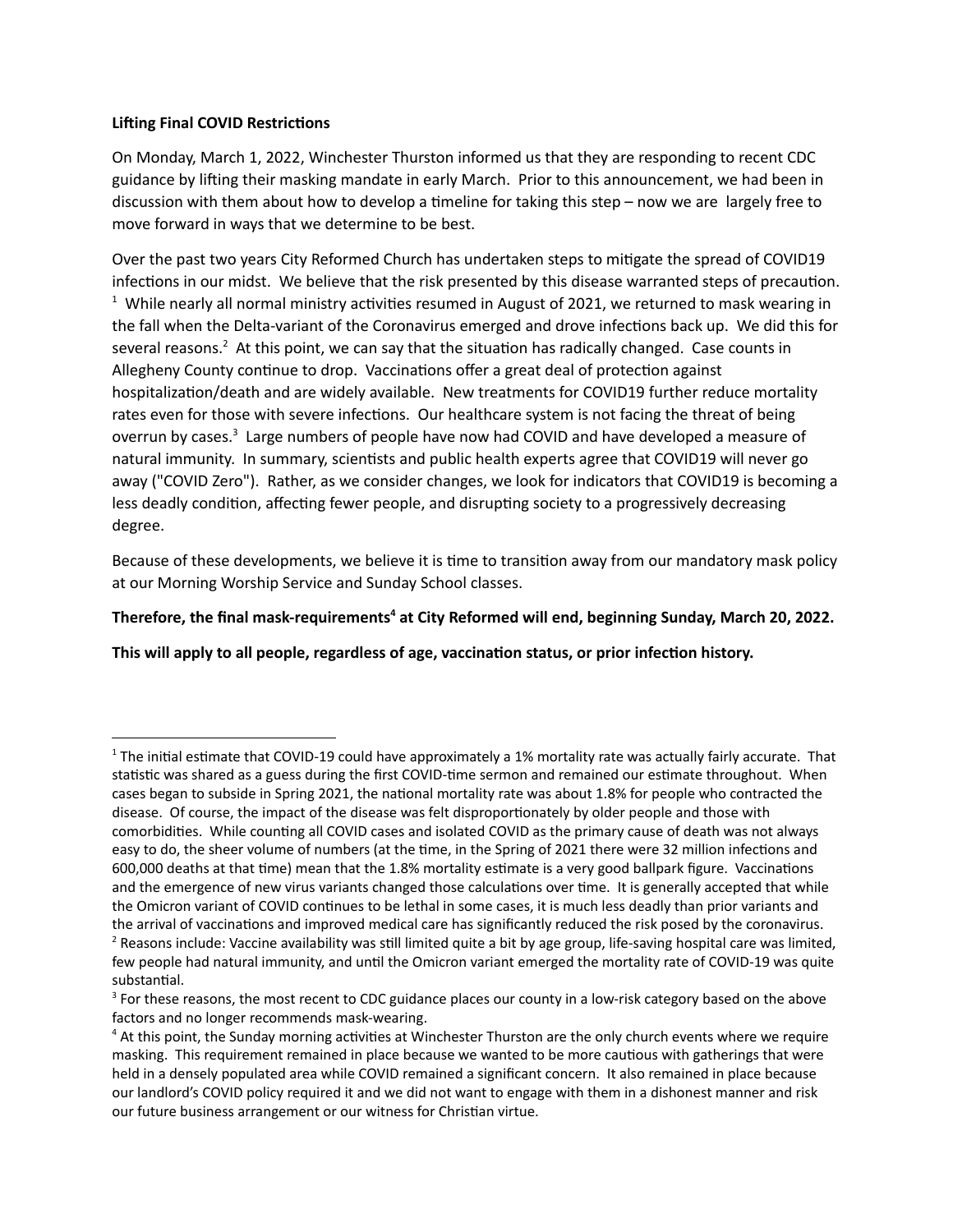**While** change is coming soon, please continue to wear a mask while at Sunday Morning activities for **the next two weeks. This respects our landlords and also allows our congregaon to adjust to these changes.**

- 1.) *To those who find this change to be concerning,* we hope that you can think about this in the following way. Beginning March 20, 2022, our services will really be "mask-optional." All members are welcome to mask if they would like to do so. We believe that the availability of more effective masks to the general public has made the step of personal masking a more effective mitigating factor than it was early in the pandemic. Toward this end, City Reformed has purchased a supply of KN-95 masks which will be available at our worship services for those who would like to have one. Furthermore, we have always recognized that wearing masks presents barriers to relational connection between people and a distraction for many people as they participate in worship. We chose to ask all of our members to mask in the service because we believed that there was a public health concern that demanded this sort of significant action. We asked many of our members to sacrifice their freedom for the sake of public good and in love for those who had particular risks and concerns related to COVID19. Even as we encourage personal mask-wearing for those who feel ongoing concern, we recognize that this change will bring a measure of discomfort to some of our members. In a sense, we have asked some of our members to embrace uncomfortable constraints for the sake of the congregation as a whole. We are now asking other members to embrace these new changes in different but reciprocal acts of love for the community.
- 2.) *To those who don't like enduring two more Sundays of mandatory masking*, we hope you can think about this in the following way. We have always made it a priority throughout the pandemic to state clear expectations for our services well in advance so that everyone would know what they are getting into when they attend an event. The last two years have been hard and not everyone has processed this the same way. We have varied levels of risk and varied responses to the concerns related to COVID19. As a church we have sought to prioritize patience with each other as an expression of love. Until very recently, we did not have the ability to control our own timeline at the morning services, and we have been promising that our steps would be deliberate. Case counts are falling rapidly, but two more weeks of masking will see us in an even better place as a county (Lord willing) and will allow time for everyone in our congregation to process the coming changes.
- 3.) *To parents who are unsure how their kids will parcipate in nursery.* We will not require masks for any of our activities going forward, including nursery. However, parents may decide that they want their own children to remain masked during their time in the nursery and our disciplers will make every reasonable effort to direct those children to remain masked.
- 4.) *To those who are just excited* that risk factors are down, mitigation steps are no longer seen as continuing to be necessary, and hope for significant change is on the very near horizon  $-$  now is a good time to say a prayer of thanks. It may also be a time to share your joy in "hymns, songs, and spiritual songs" (Eph 5), and "make a joyful noise to the rock of our salvation" (Ps 95.)

Thank you all, again, for your tremendous patience and care for each other during these past two years. This has not been easy and it has not been fun. As difficult as the last two years have been, we have seen God's abundant grace to our congregation. We have seen heroic acts of service by our members as they serve our congregation and the broader community. Our members have been spared the most severe forms of harm from COVID19 infections. We have retained a remarkable degree of church unity